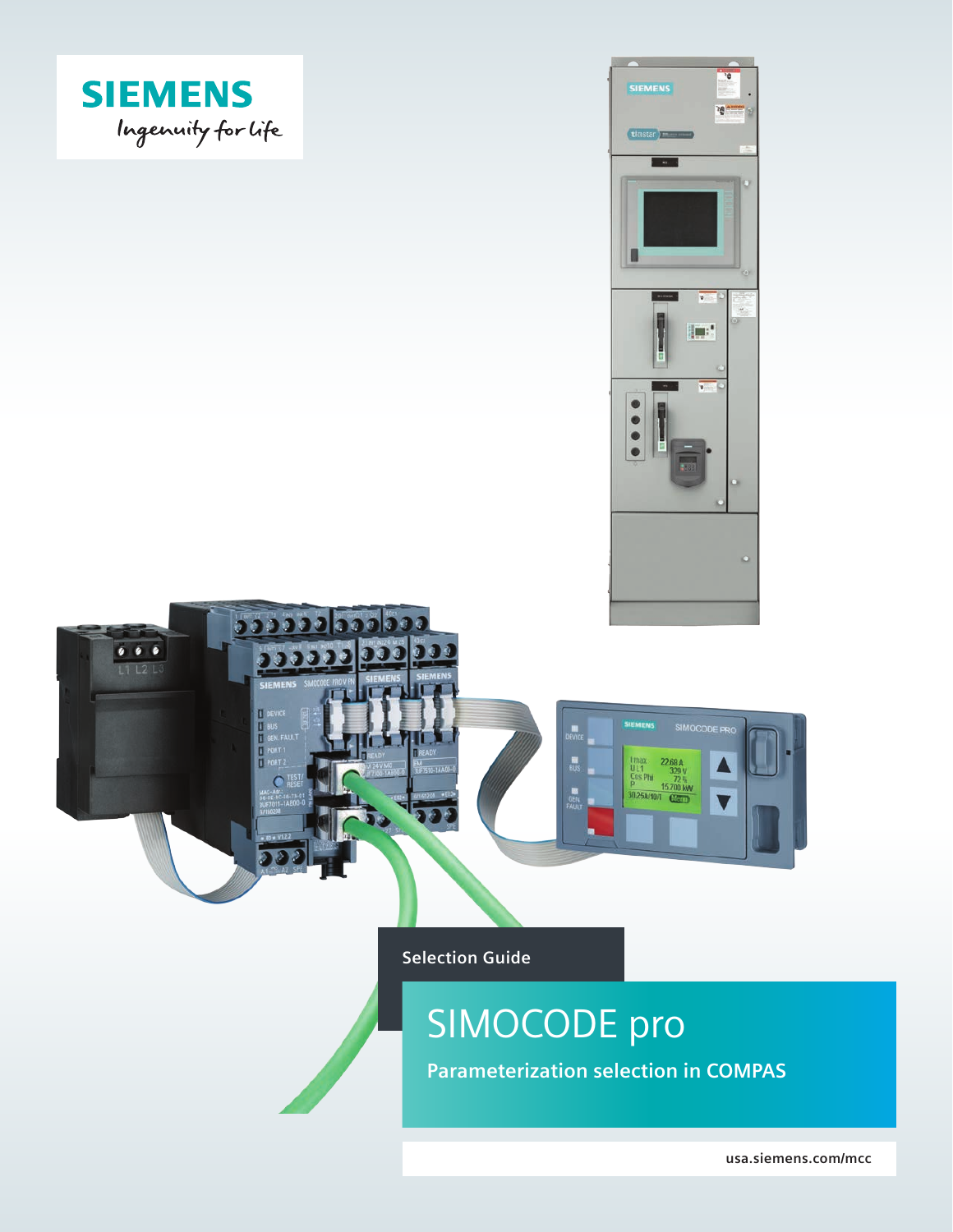**SIMOCODE pro |** Parameterization selection in COMPAS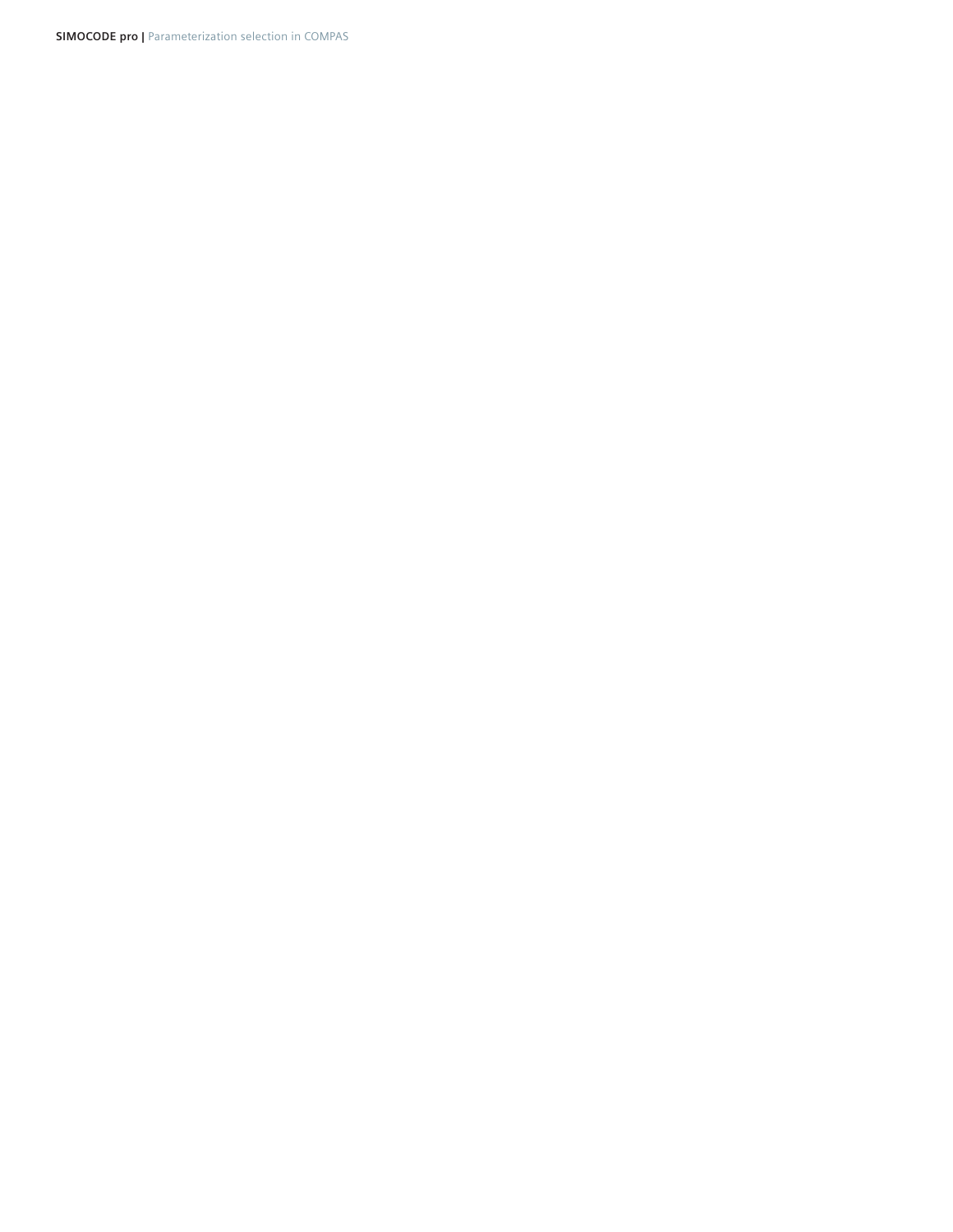#### Introduction

This document is intended to define and demonstrate the necessary knowledge to select parameterization of SIMOCODE pro in a low-voltage motor control center (LV MCC). When configuring an LV MCC in COMPAS with the SIMOCODE pro overload relay, there are extra factors that need to be considered over a standard overload relay. The COMPAS configuration tool has several selections that allow for varied parameterization levels of the SIMOCODE pro overload.

SIMOCODE pro is a powerful device with a myriad of options. The following selections are aimed at providing a solid foundation for our customers. Monitoring and diagnostic parameters of the SIMOCODE pro are meant to be commissioned by the end user to suit their specific needs.

#### **Structure**

The parameterization selections fall into three categories: Parameter Level, Network Mode Selector and Control Scheme (Local/ Remote). Selection works by moving from Parameter Level to Network Mode Selector and then lastly to Control Scheme (Local/ Remote). Below is a table of the selections and how they are linked together.

| <b>Parameter Level</b>           | <b>Network Mode Selector</b> | <b>Control Scheme (Local/Remote)</b> |
|----------------------------------|------------------------------|--------------------------------------|
|                                  |                              |                                      |
| <b>Basic Checks</b>              | Network Connectivity Check   | Device Configuration Check           |
|                                  |                              |                                      |
| <b>Standard Parameter Blocks</b> | Overload Relay w/ Remote I/O | Any/Maintained Network Bits          |
| <b>Standard Parameter Blocks</b> | Network Bit                  | None/Maintained Bits                 |
| <b>Standard Parameter Blocks</b> | Network Bit                  | None/Momentary Bits                  |
| <b>Standard Parameter Blocks</b> | Network Bit                  | Momentary OP/Maintained Bits         |
| <b>Standard Parameter Blocks</b> | <b>Network Bit</b>           | Momentary OP/Momentary Bits          |
| <b>Standard Parameter Blocks</b> | Network Bit                  | <b>Maintained SS/Maintained Bits</b> |
| <b>Standard Parameter Blocks</b> | Network Bit                  | Maintained SS/Momentary Bits         |
| <b>Standard Parameter Blocks</b> | Network Bit                  | Momentary PB/Maintained Bits         |
| <b>Standard Parameter Blocks</b> | Network Bit                  | Momentary PB/Momentary Bits          |
| <b>Standard Parameter Blocks</b> | <b>Operator Panel Button</b> | Momentary OP/Maintained Bits         |
| <b>Standard Parameter Blocks</b> | <b>Operator Panel Button</b> | Momentary OP/Momentary Bits          |
| <b>Standard Parameter Blocks</b> | Selector Switch              | <b>Maintained SS/Maintained Bits</b> |
| <b>Standard Parameter Blocks</b> | Selector Switch              | Maintained SS/Momentary Bits         |
| <b>Standard Parameter Blocks</b> | Selector Switch              | Momentary PB/Maintained Bits         |
| <b>Standard Parameter Blocks</b> | Selector Switch              | Momentary PB/Momentary Bits          |
|                                  |                              |                                      |
| <b>Custom Parameter Blocks</b>   | Custom with Consultation     | Custom with Consultation             |
|                                  |                              |                                      |

Each of these selections is explained in detail further in the document.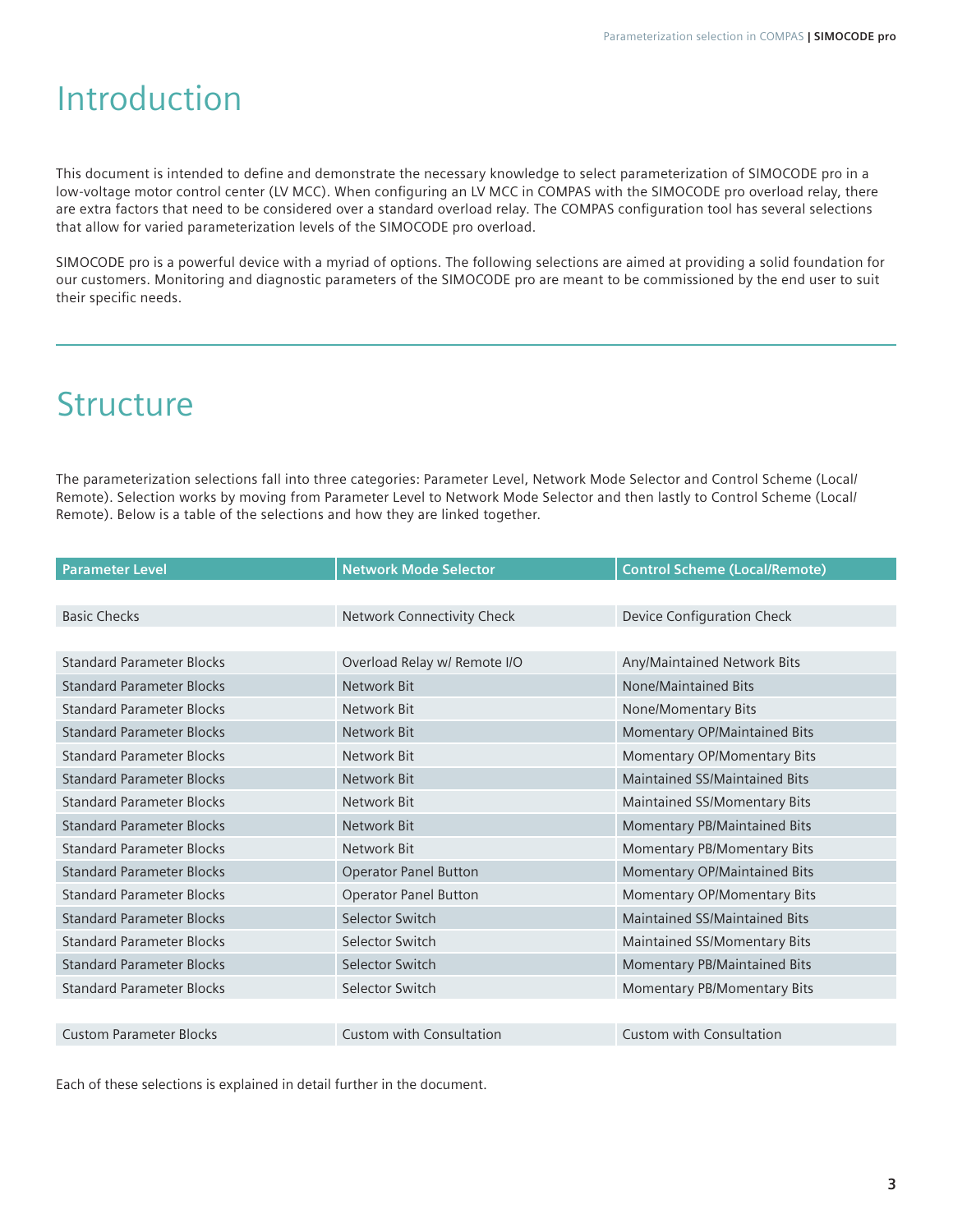### Step One: Parameter Level

This is a general selection on the depth of parameterization as shipped. The three choices are:

1. BASIC CHECKS:

- a. Customer will perform the entire parameterization of the SIMOCODE pro overload.
- b. Customer will receive a SIMOCODE pro overload that has had a network connectivity check and device configuration check performed at manufacturing facility.
- c. Each device will have been parameterized with a network address and device configuration of the attached SIMOCODE components.
- d. This provides verification that all of the components and cabling for the SIMOCODE pro and communication network are functional upon shipment to the customer's site.
- 2. STANDARD PARAMETER BLOCKS:
	- a. Customer will perform the commissioning parameterization of the SIMOCODE pro overload.
	- b. In addition to the BASIC CHECKS, customer will receive a SIMOCODE pro overload that has had a STANDARD PARAMETER BLOCK check performed.
	- c. Each device will have been parameterized with a network address, device configuration, network mode selector, and standard control scheme.
	- d. This provides verification that all of the components and cabling for the control devices, SIMOCODE pro, and communication network are functional as a system upon shipment to the customer's site.
- 3. CUSTOM PARAMETER BLOCKS:
	- a. Customer is requesting to consult with an LV MCC Systems Engineer for a fee to develop a customized solution. User will perform the commissioning parameterization of the SIMOCODE pro overload.
	- b. In addition to the BASIC CHECKS, customer will receive a SIMOCODE pro overload that has had a CUSTOM PARAMETER BLOCK check performed.
	- c. Each device will have been parameterized with a network address, device configuration, network mode selector, and custom control scheme.
	- d. This provides verification that all of the components and cabling for the control devices, SIMOCODE pro, and communication network are functional as a system upon shipment to the customer's site.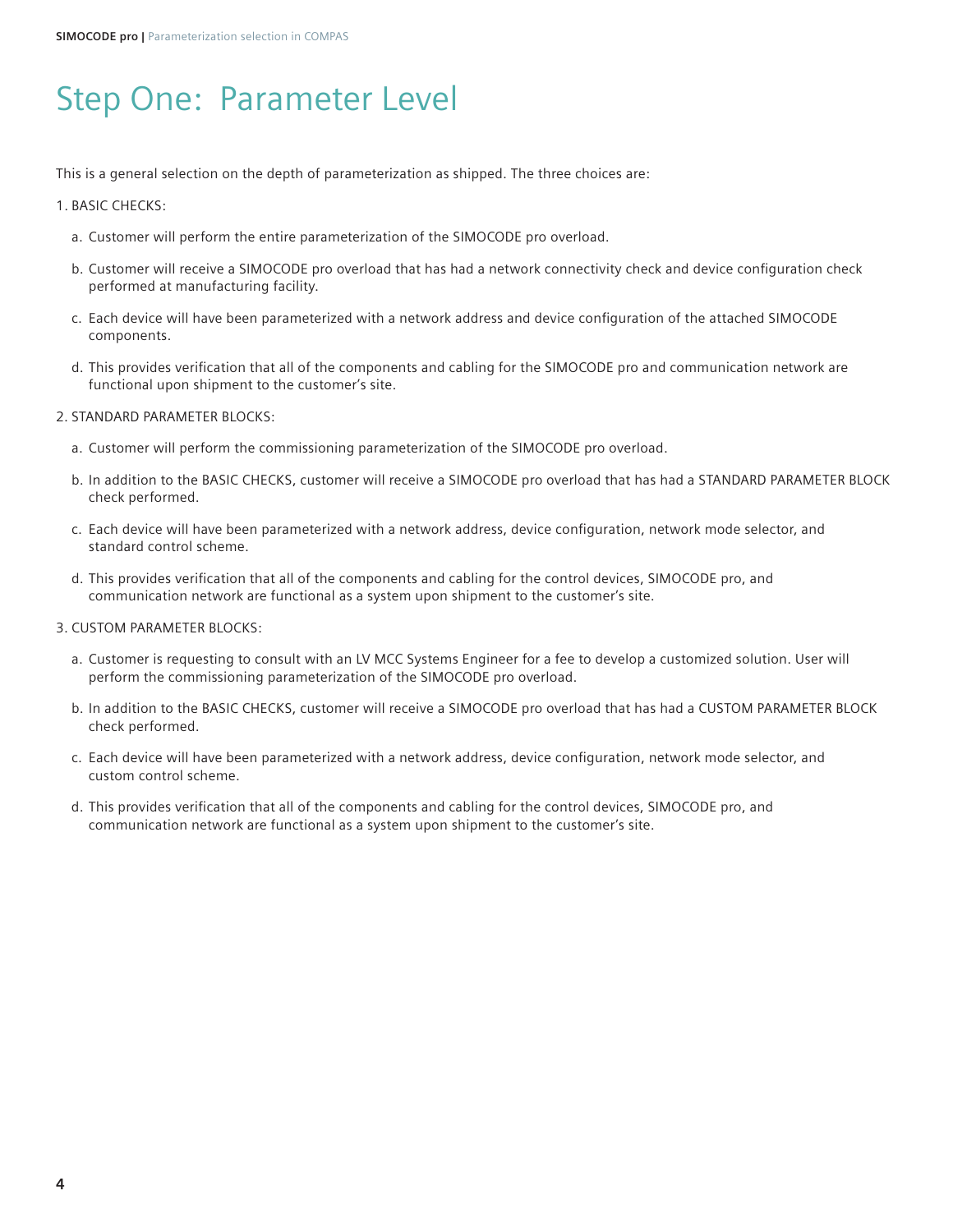### Step Two: Network Mode Selector

This is a specific selection as to how SIMOCODE pro is placed into remote control mode where operating signals are given over networked communication. The choices for this will vary depending on the PARAMETER LEVEL selection.

1. BASIC CHECKS:

a. There is only the default choice of NETWORK CONNECTIVITY CHECK as the user is agreeing to perform the entire parameterization of the SIMOCODE pro.

#### 2. STANDARD PARAMETER BLOCKS:

- a. OVERLOAD RELAY W/ REMOTE I/O:
	- i. Customer will receive a SIMOCODE pro parameterized to work as a basic electronic overload relay without motor control functionality.
	- ii. There is no method to place the SIMOCODE pro into a remote operating mode.
	- iii. All control decisions are made external to the SIMOCODE pro.
	- iv. SIMOCODE pro inputs and outputs are available for use as networked communication I/O in place of traditional hardwired I/O.
- b. NETWORK BIT:
	- i. Customer will receive a SIMOCODE pro parameterized to work as an overload relay with motor controller functionality.
	- ii. The method to place the SIMOCODE pro into a remote operating mode is achieved by sending a maintained network bit (Cyclic Receive Bit 0.5) over the networked communication.
	- iii. Loss of the maintained network bit (Cyclic Receive Bit 0.5) sets SIMOCODE pro to local operating mode.
- c. OPERATOR PANEL BUTTON:
	- i. Customer will receive a SIMOCODE pro parameterized to work as an overload relay with motor controller functionality.
	- ii. The method to place the SIMOCODE pro into a remote operating mode is achieved by toggling Button 1 on the SIMOCODE pro keypad.
	- iii. A successive toggling of Button 1 on the SIMOCODE pro keypad will set the SIMOCODE pro to local operating mode.
- d. SELECTOR SWITCH:
	- i. Customer will receive a SIMOCODE pro parameterized to work as an overload relay with motor controller functionality.
	- ii. The method to place the SIMOCODE pro into a remote operating mode is achieved by setting the HAND-OFF-AUTO maintained selector switch to the AUTO position.
	- iii. Setting the HAND-OFF-AUTO maintained selector switch to the HAND or OFF positions will set the SIMOCODE pro to local operating mode.

#### 3. CUSTOM PARAMETER BLOCKS:

a. There is only the default choice of CUSTOM with CONSULTATION as the customer is requesting to consult with an LV MCC Systems Engineer for a fee.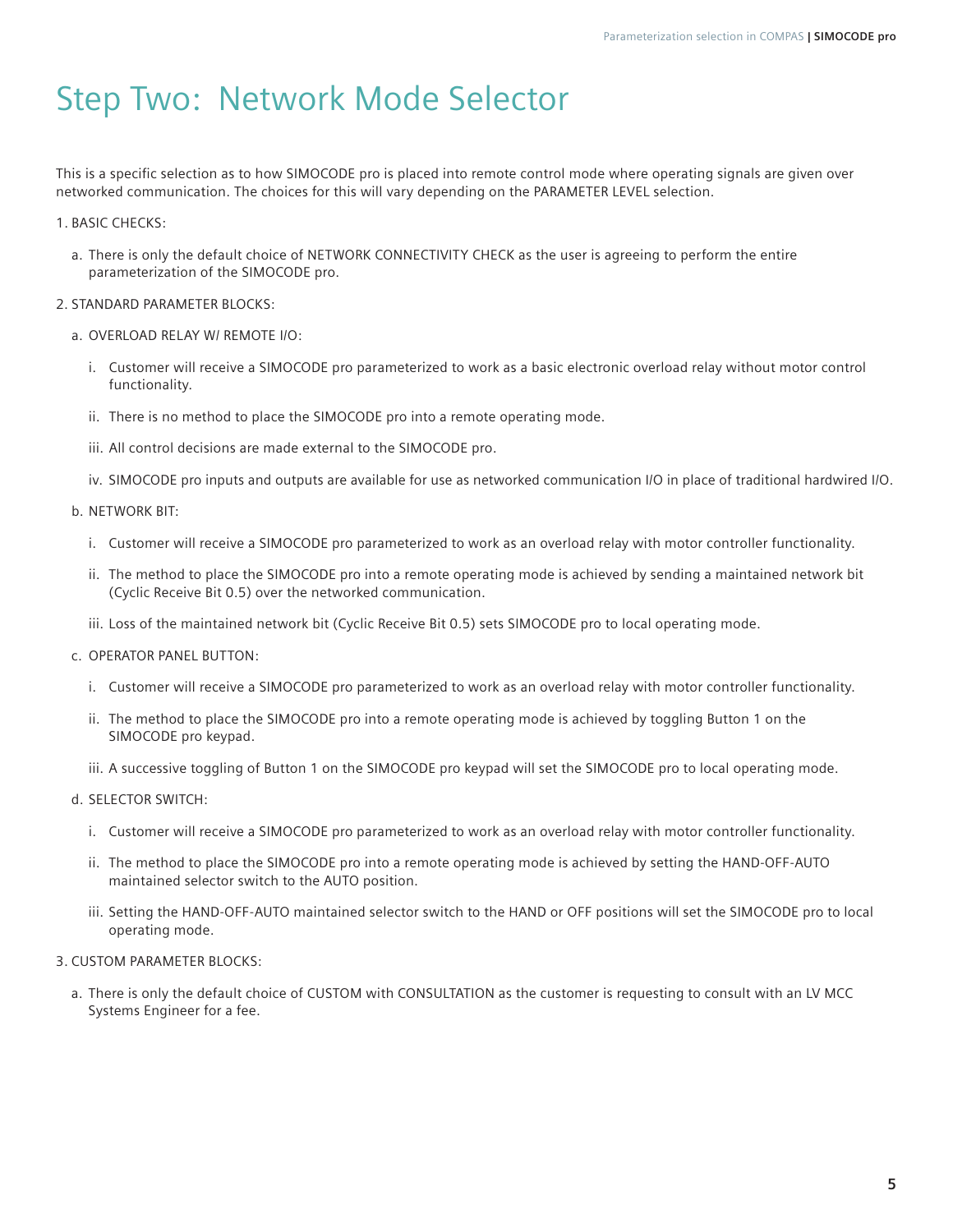# Step Three: Control Scheme (Local / Remote)

This is a specific selection as to the controls and network communication signals required for SIMOCODE pro to operate in the LOCAL and REMOTE control modes. The two are separated by a forward slash character with the local mode control appearing ahead of the slash and the Remote mode control appearing after the slash. The choices for this will vary depending on the Parameter Level and Network Mode Selector selections.

1. BASIC CHECKS:

- a. There is only the default choice of DEVICE CONFIGURATION CHECK as the customer is agreeing to perform the entire parameterization of the SIMOCODE pro.
- 2. STANDARD PARAMETER BLOCKS:
	- a. OVERLOAD RELAY W/ REMOTE I/O:
		- i. ANY/MAINTAINED NETWORK BITS (see Figure 1):
			- 1. ANY:
				- a. Traditional control schemes may be used as the SIMOCODE pro is set for use as an overload, diagnostics and remote I/O device instead of a motor control management device.
				- b. SIMOCODE pro Output 3 is configured as a normally closed overload contact to protect the motor.
				- c. **Note:** Multiple speed motors require the use of two SIMOCODE pro devices like a traditional circuit would since the motor control management portion has been defeated.
			- 2. MAINTAINED NETWORK BITS:
				- a. Continuous signal(s) may be sent over the network to energize SIMOCODE pro output(s).
				- b. SIMOCODE pro Outputs (Basic Unit Output 1, Basic Unit Output 2) are tied to network signals (Cyclic Receive Bit 0.1, Cyclic Receive Bit 0.2) for use as remote relay outputs.
				- c. SIMOCODE pro Inputs (Basic Unit Input 1, Basic Unit Input 2, Basic Unit Input 3, Basic Unit Input 4) are tied to network signals (Cyclic Send Bit 0.1, Cyclic Send Bit 0.2, Cyclic Send Bit 0.3, Cyclic Send Bit 0.4) for use as remote inputs.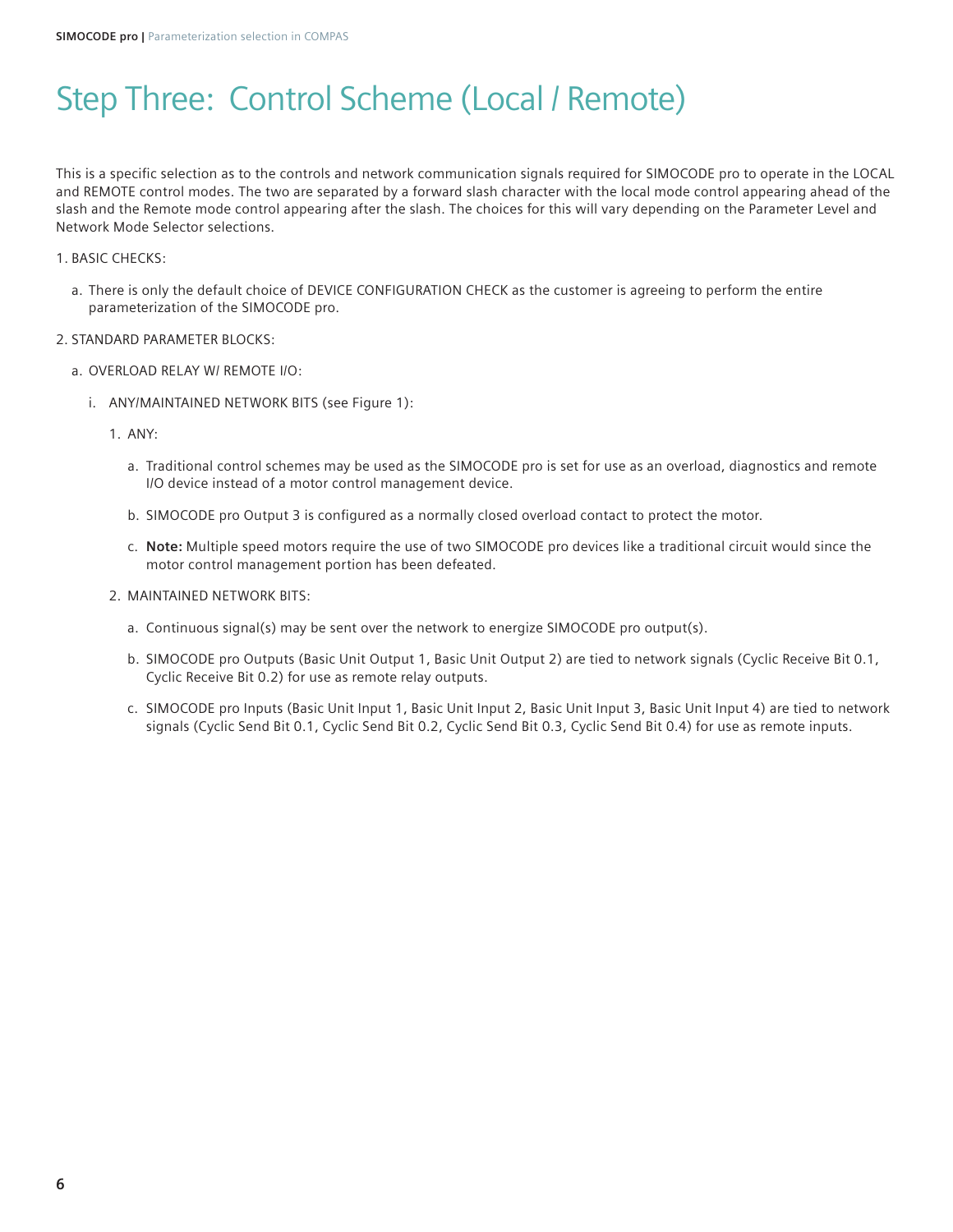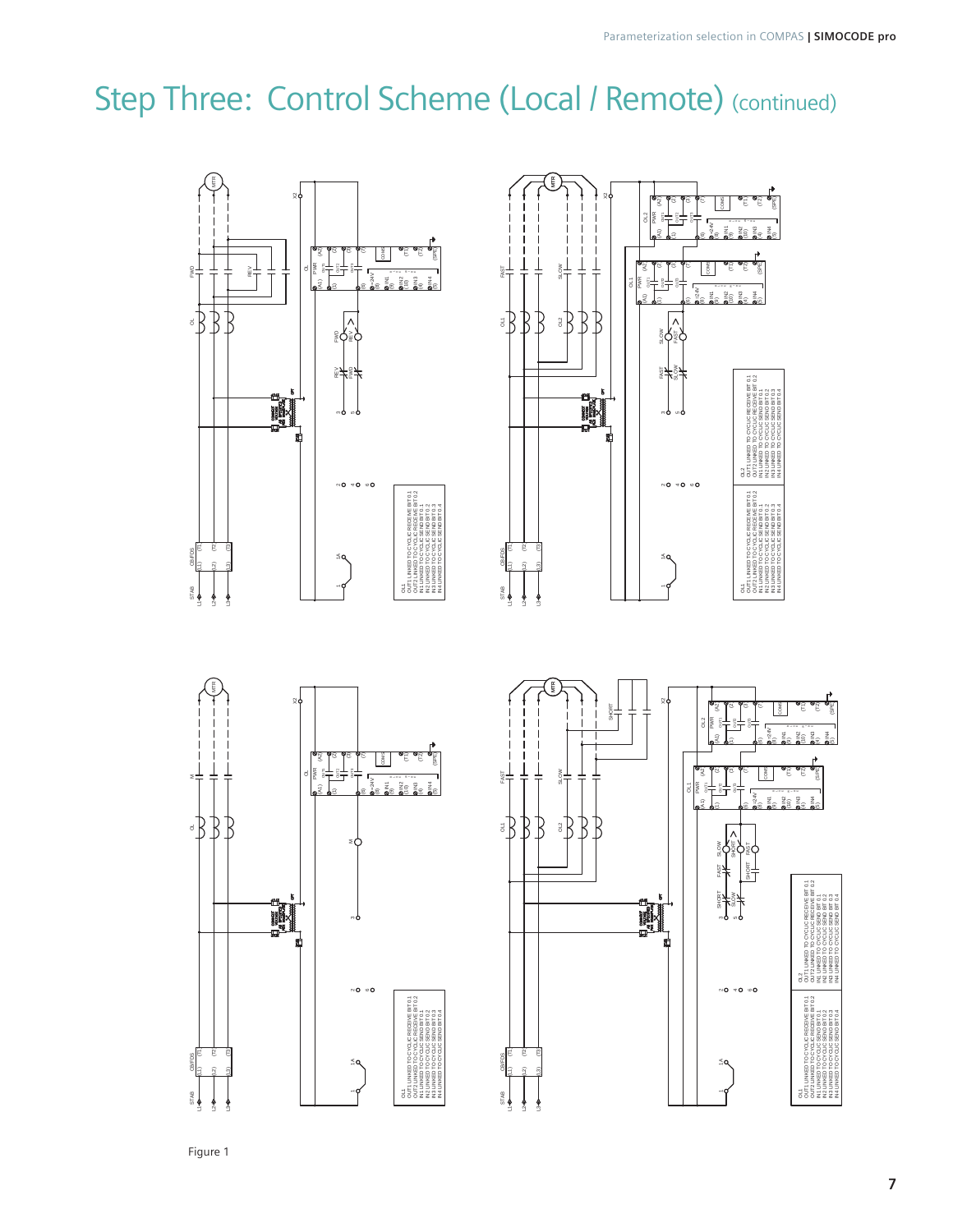- b. NETWORK BIT:
	- i. NONE/MAINTAINED BITS (see Figure 2):
		- 1. NONE:
			- a. Local control commands are not parameterized.
		- 2. MAINTAINED BITS:
			- a. Remote control commands are continuous signals sent over the network to engage the motor controller functionality.
			- b. Motor start will occur when the continuous command signal (Cyclic Receive Bit 0.2, Cyclic Receive Bit 0.0) is present.
			- c. Loss of the continuous command signal will result in an OFF condition.
	- ii. NONE/MOMENTARY BITS (see Figure 2):
		- 1. NONE:
			- a. Local control commands are not parameterized.
		- 2. MOMENTARY BITS:
			- a. Remote control commands are brief signals sent over the network to engage the motor controller functionality.
			- b. Motor start will occur when the brief command signal (Cyclic Receive Bit 0.2, Cyclic Receive Bit 0.0) is present.
			- c. Motor stop will occur when the brief command signal (Cyclic Receive Bit 0.1) is present.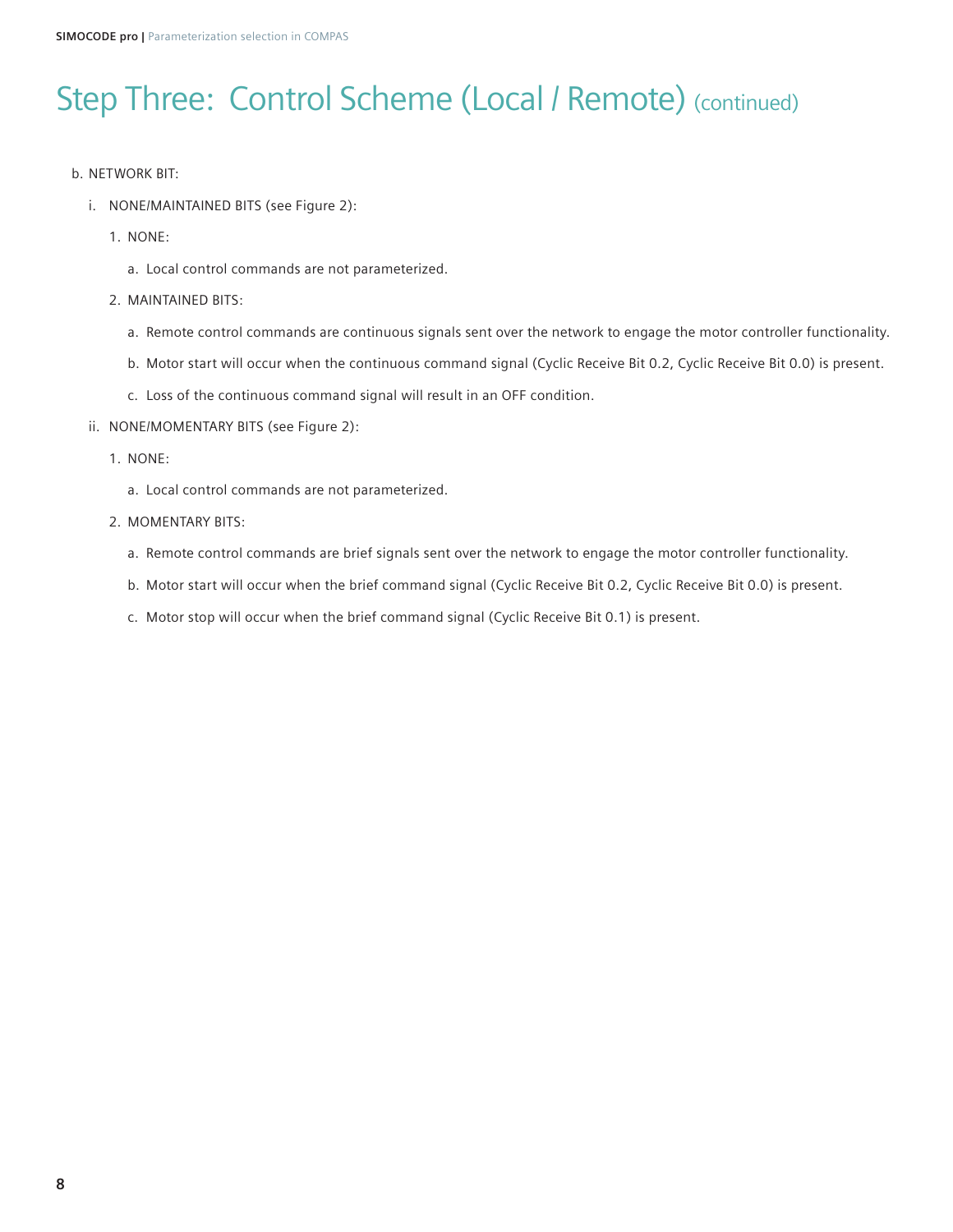





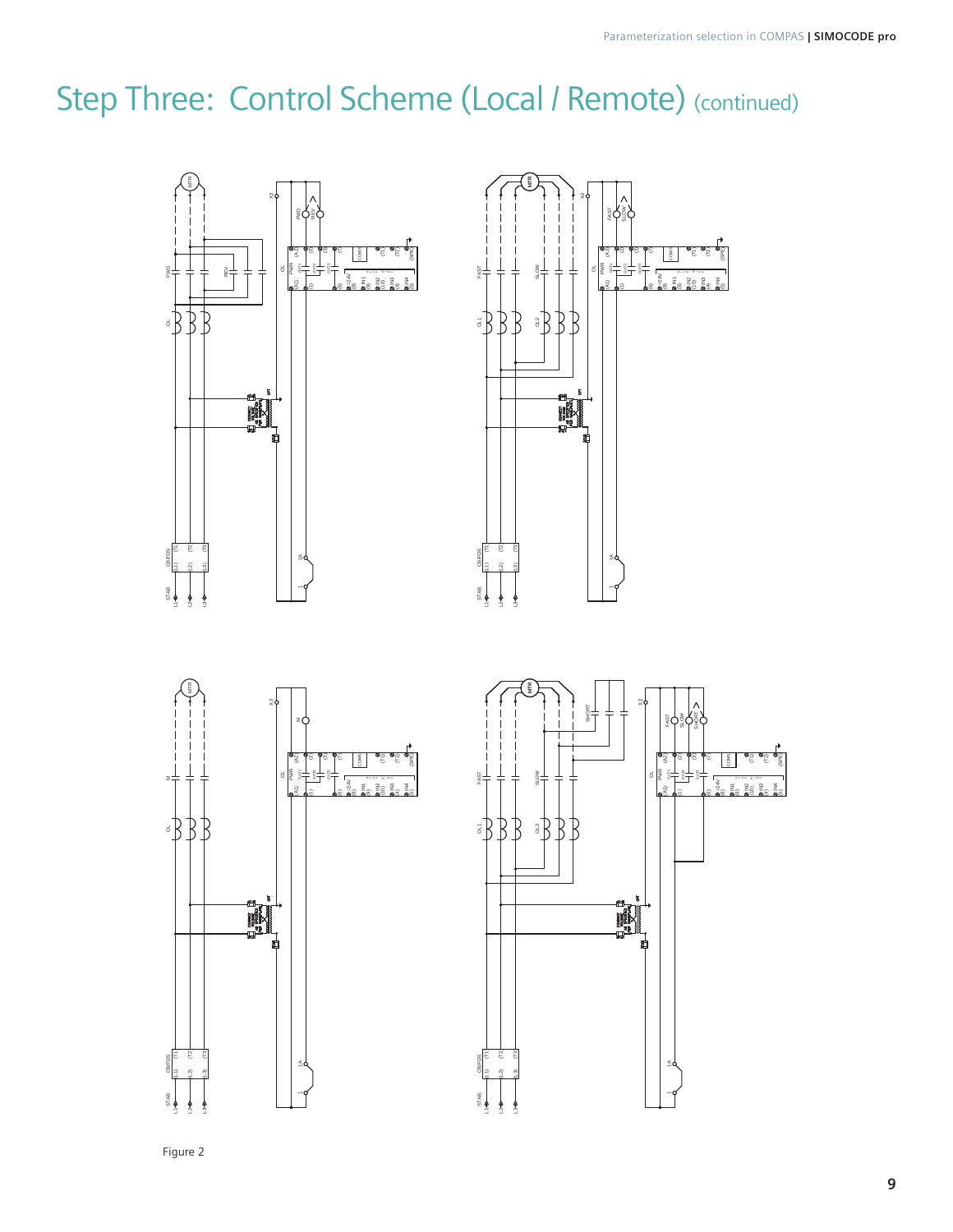- iii. MOMENTARY OP/MAINTAINED BITS (see Figure 3):
	- 1. MOMENTARY OP:
		- a. Local control commands are brief presses of the Operator Panel buttons to engage the motor controller functionality.
		- b. Motor start will occur when the required brief press of the Operator Panel button (Button 2, Button 3) is present.
		- c. Motor stop will occur when the required brief press of the Operator Panel button (Button 4) is present.
	- 2. MAINTAINED BITS:
		- a. Remote control commands are continuous signals sent over the network to engage the motor controller functionality.
		- b. Motor start will occur when the continuous command signal (Cyclic Receive Bit 0.2, Cyclic Receive Bit 0.0) is present.
		- c. Loss of the continuous command signal will result in an off condition.
- iv. MOMENTARY OP/MOMENTARY BITS (see Figure 3):
	- 1. MOMENTARY OP:
		- a. Local control commands are brief presses of the Operator Panel buttons to engage the motor controller functionality.
		- b. Motor start will occur when the required brief press of the Operator Panel button (Button 2, Button 3) is present.
		- c. Motor stop will occur when the required brief press of the Operator Panel button (Button 4) is present.
	- 2. MOMENTARY BITS:
		- a. Remote control commands are brief signals sent over the network to engage the motor controller functionality.
		- b. Motor start will occur when the brief command signal (Cyclic Receive Bit 0.2, Cyclic Receive Bit 0.0) is present.
		- c. Motor stop will occur when the brief command signal (Cyclic Receive Bit 0.1) is present.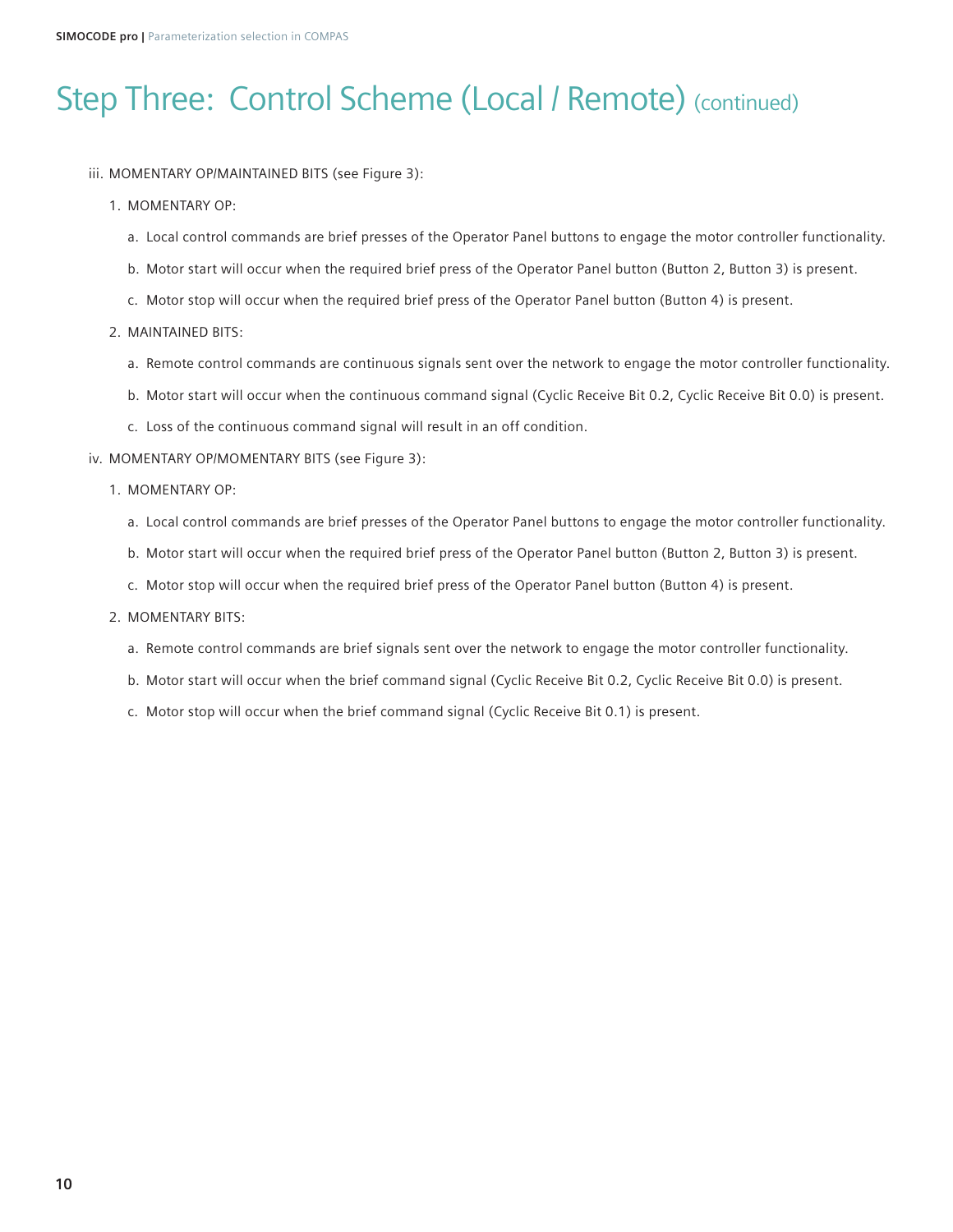(T2)

 $\widehat{\mathbf{z}}$ (5) (SPE)

Ξ

OPERATOR PANEL W/ DISPLAY

OPERATOR PANEL

SLOW STOP

2<br>2  $\frac{3}{2}$ 

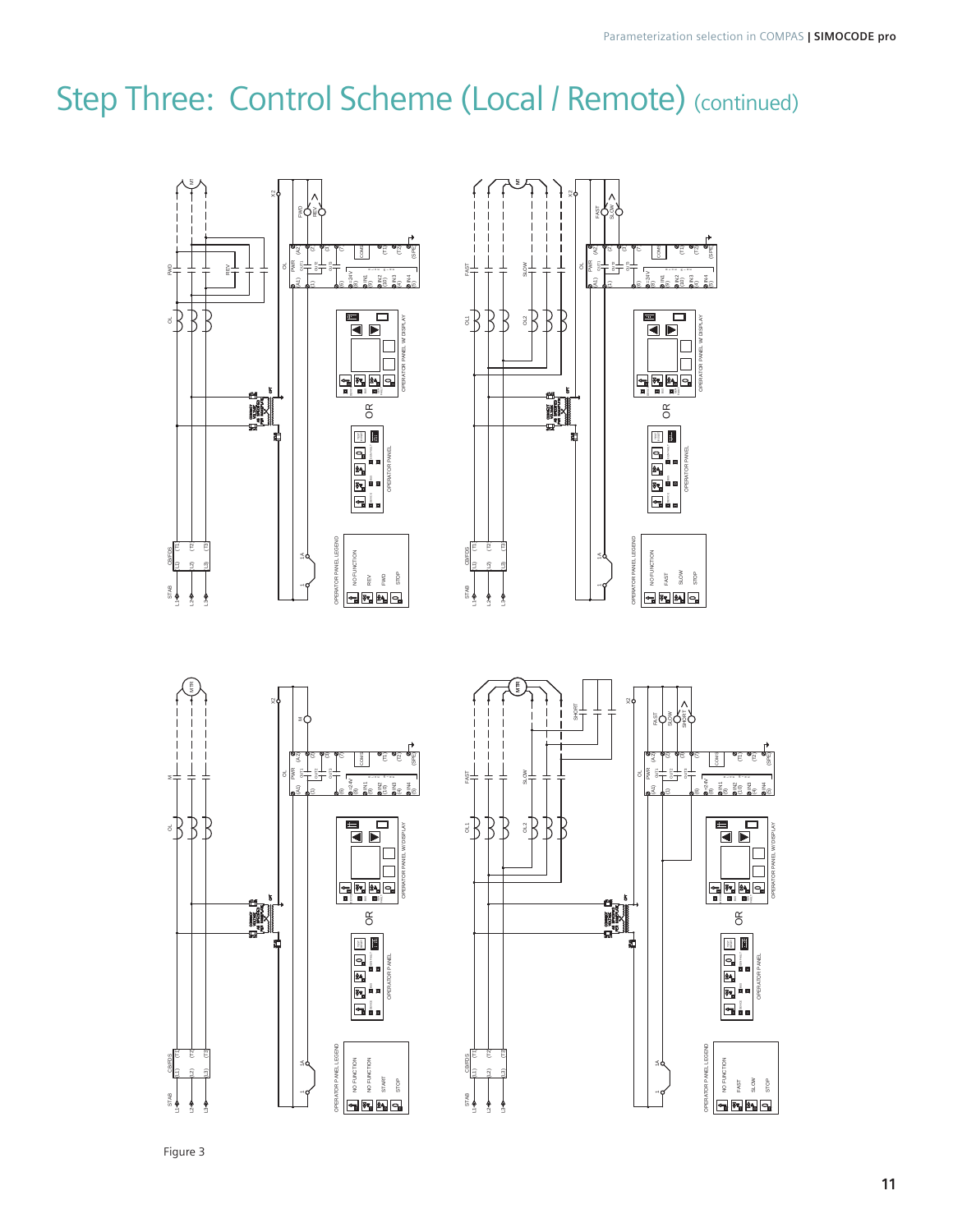- v. MAINTAINED SELECTOR SWITCH (SS)/MAINTAINED BITS (see Figure 4):
	- 1. MAINTAINED SS:
		- a. Local control commands are continuous positioning of the selector switch to engage the motor controller functionality.
		- b. Motor start will occur when the required continuous positioning of the selector switch (ON, FWD, REV, SLOW, FAST) is present.
		- c. Motor stop will occur when the required continuous positioning of the selector switch (OFF) is present.
	- 2. MAINTAINED BITS:
		- a. Remote control commands are continuous signals sent over the network to engage the motor controller functionality.
		- b. Motor start will occur when the continuous command signal (Cyclic Receive Bit 0.2, Cyclic Receive Bit 0.0) is present.
		- c. Loss of the continuous command signal will result in an OFF condition.
- vi. MAINTAINED SS/MOMENTARY BITS (see Figure 4):
	- 1. MAINTAINED SS:
		- a. Local control commands are continuous positioning of the selector switch to engage the motor controller functionality.
		- b. Motor start will occur when the required continuous positioning of the selector switch (ON, FWD, REV, SLOW, FAST) is present.
		- c. Motor stop will occur when the required continuous positioning of the selector switch (OFF) is present.
	- 2. MOMENTARY BITS:
		- a. Remote control commands are brief signals sent over the network to engage the motor controller functionality.
		- b. Motor start will occur when the brief command signal (Cyclic Receive Bit 0.2, Cyclic Receive Bit 0.0) is present.
		- c. Motor stop will occur when the brief command signal (Cyclic Receive Bit 0.1) is present.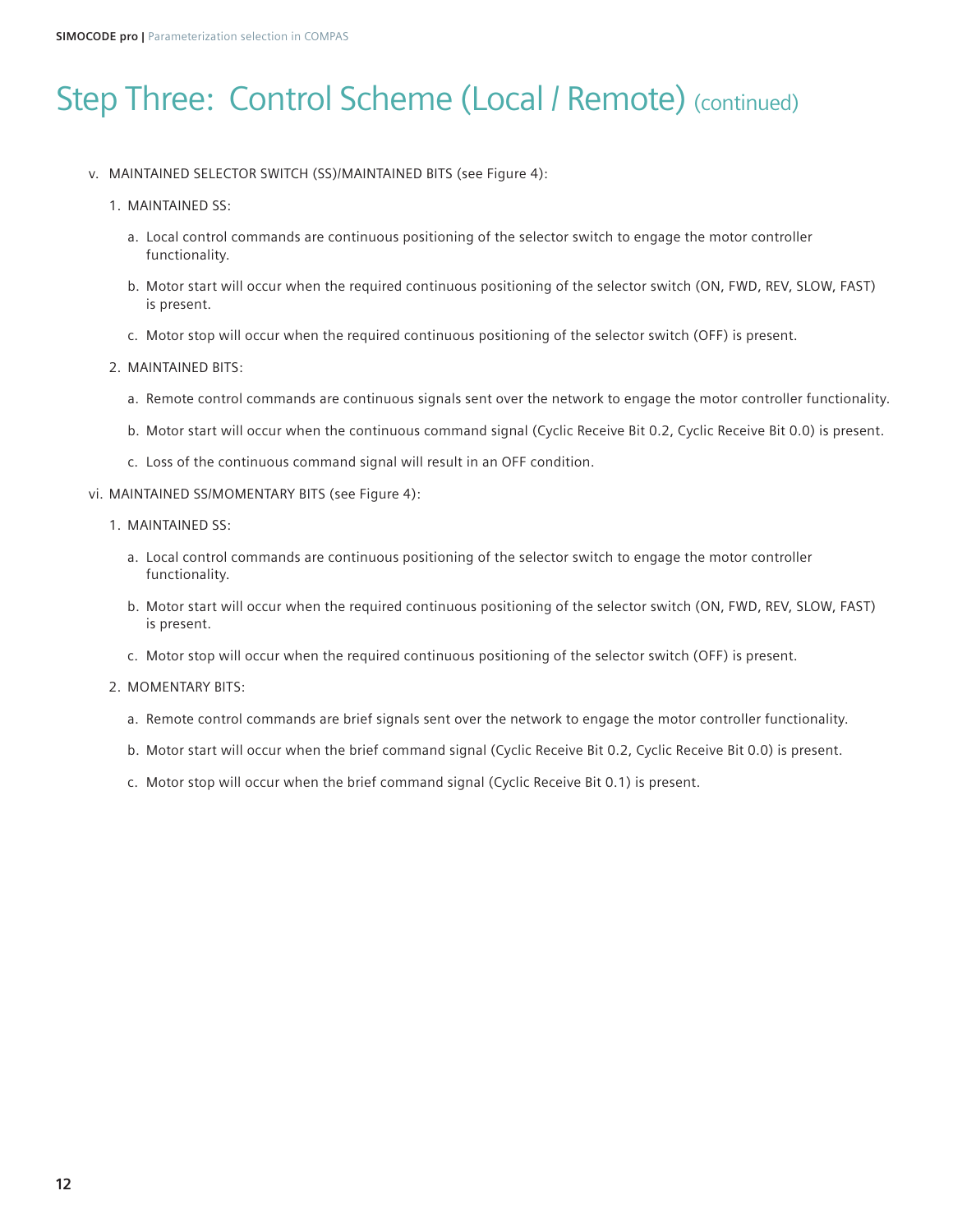





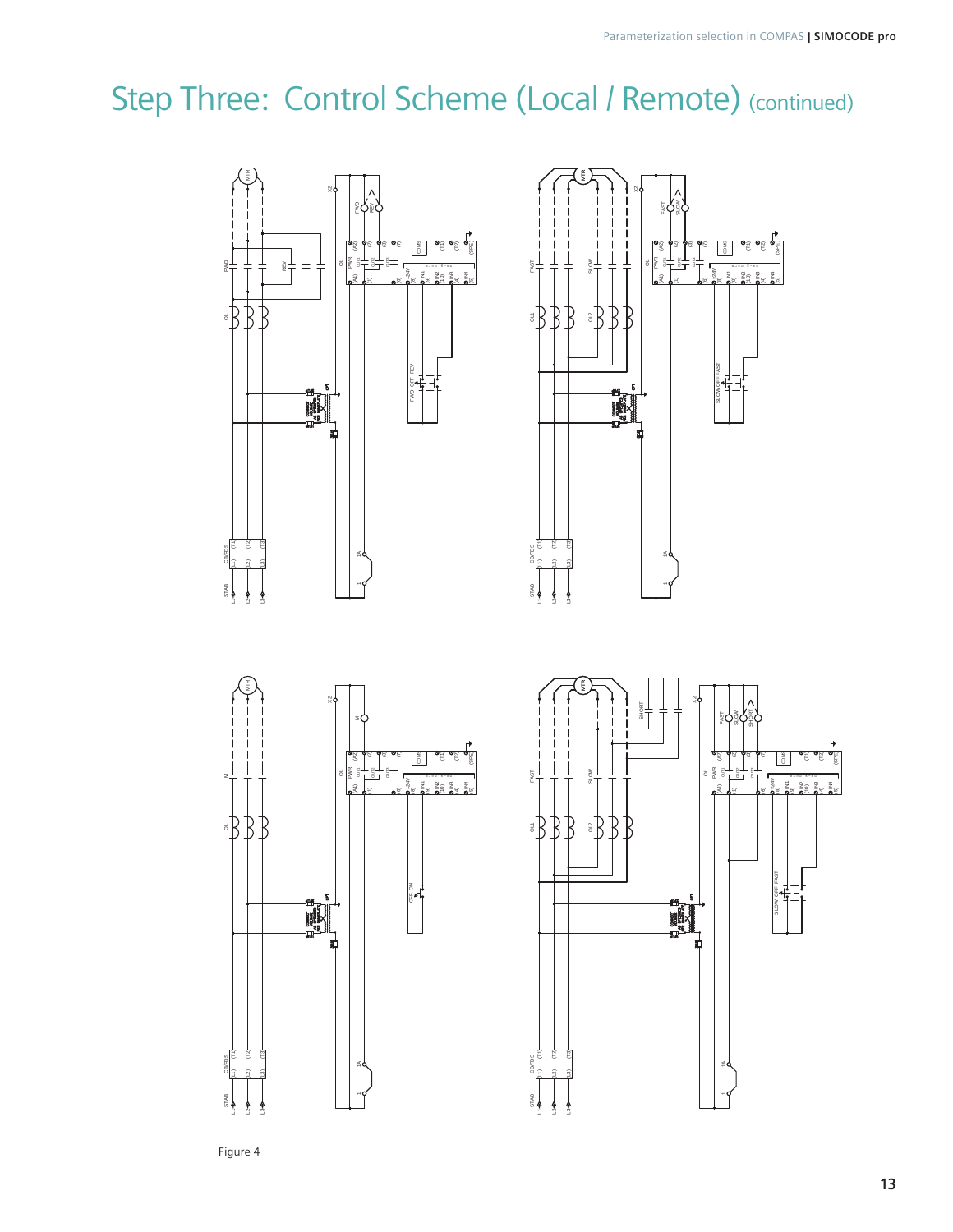vii. MOMENTARY PB/MAINTAINED BITS (see Figure 5):

- 1. MOMENTARY PB:
	- a. Local control commands are brief presses of the pushbuttons to engage the motor controller functionality.
	- b. Motor start will occur when the a brief press of the appropriate pushbutton (START, FWD, REV, SLOW, FAST) is present.
	- c. Motor stop will occur when the brief press of the appropriate pushbutton (STOP) is present.
- 2. MAINTAINED BITS:
	- a. Remote control commands are continuous signals sent over the network to engage the motor controller functionality.
	- b. Motor start will occur when the continuous command signal (Cyclic Receive Bit 0.2, Cyclic Receive Bit 0.0) is present.
	- c. Loss of the continuous command signal will result in an OFF condition.

viii. MOMENTARY PB/MOMENTARY BITS (see Figure 5):

- 1. MOMENTARY PB:
	- a. Local control commands are brief presses of the pushbuttons to engage the motor controller functionality.
	- b. Motor start will occur when the a brief press of the appropriate pushbutton (START, FWD, REV, SLOW, FAST) is present.
	- c. Motor stop will occur when the required brief press of the appropriate pushbutton (STOP) is present.
- 2. MOMENTARY BITS:
	- a. Remote control commands are brief signals sent over the network to engage the motor controller functionality.
	- b. Motor start will occur when the brief command signal (Cyclic Receive Bit 0.2, Cyclic Receive Bit 0.0) is present.
	- c. Motor stop will occur when the brief command signal (Cyclic Receive Bit 0.1) is present.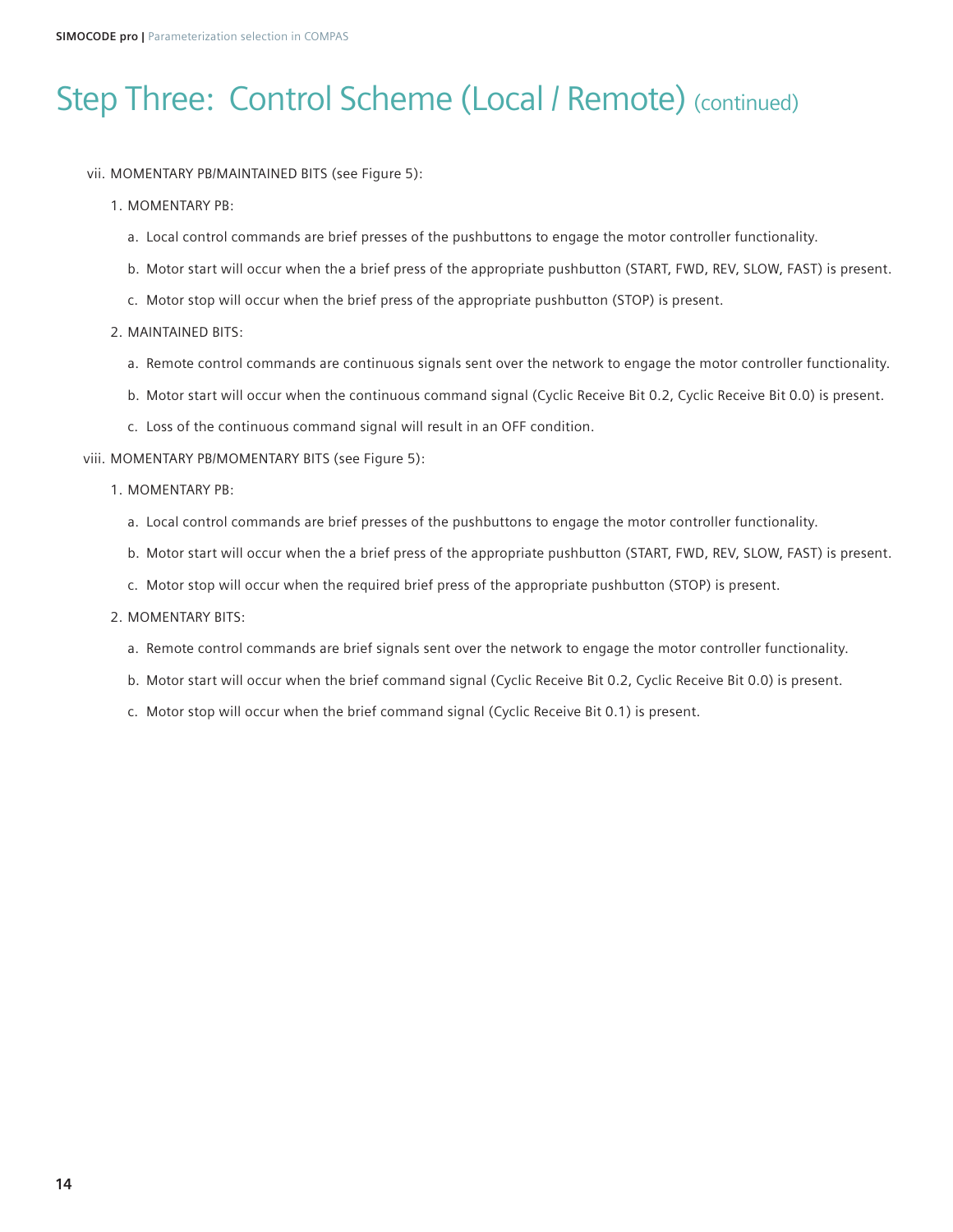





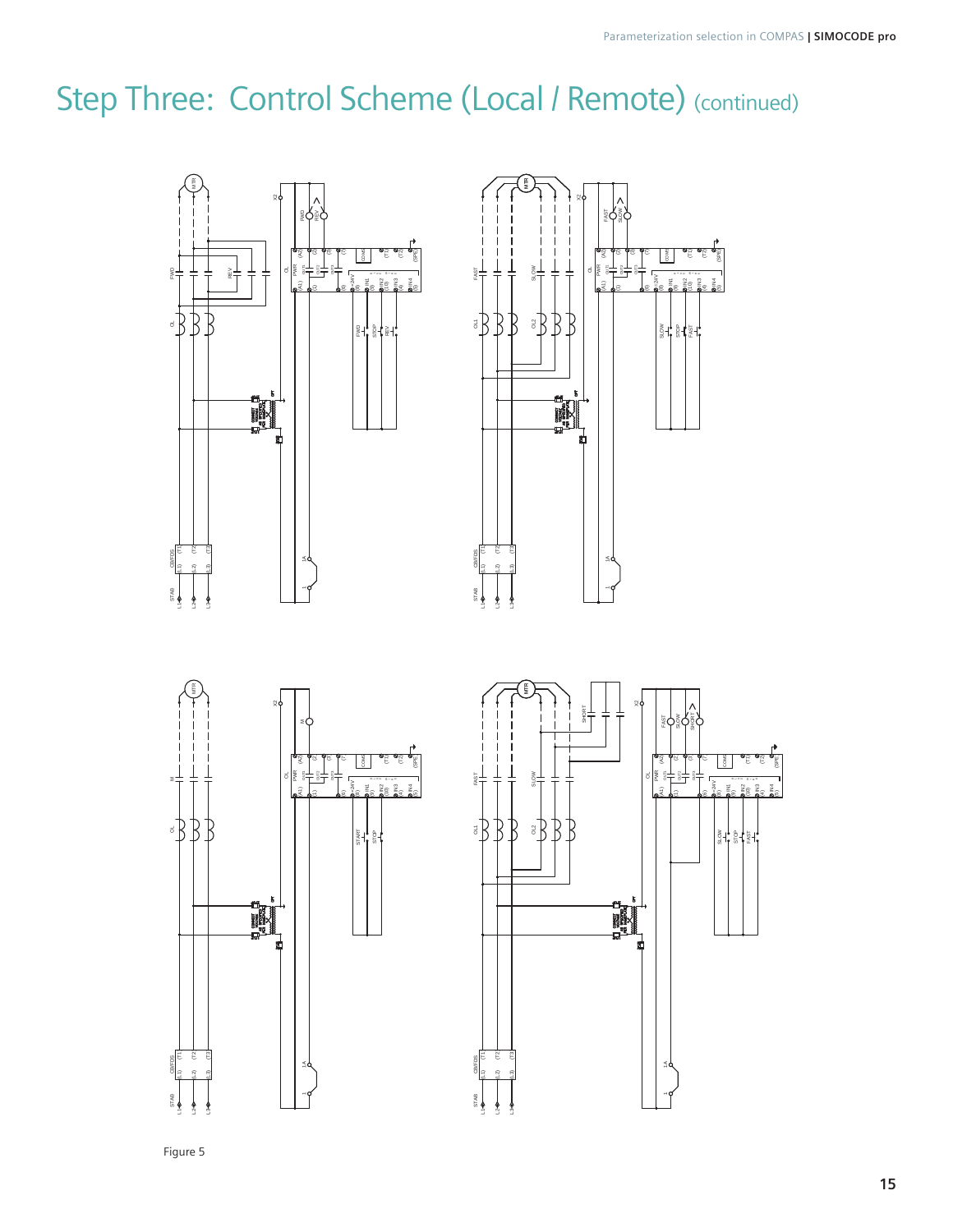- c. OPERATOR PANEL BUTTON:
	- i. MOMENTARY OP/MAINTAINED BITS (see Figure 6):
		- 1. MOMENTARY OP:
			- a. Local control commands are brief presses of the operator panel buttons to engage the motor controller functionality.
			- b. Motor start will occur when the required brief press of the operator panel button (Button 2, Button 3) is present.
			- c. Motor stop will occur when the required brief press of the operator panel button (Button 4) is present.
		- 2. MAINTAINED BITS:
			- a. Remote control commands are continuous signals sent over the network to engage the motor controller functionality.
			- b. Motor start will occur when the continuous command signal (Cyclic Receive Bit 0.2, Cyclic Receive Bit 0.0) is present.
			- c. Loss of the continuous command signal will result in an OFF condition.
	- ii. MOMENTARY OP/MOMENTARY BITS (see Figure 6):
		- 1. MOMENTARY OP:
			- a. Local control commands are brief presses of the operator panel buttons to engage the motor controller functionality.
			- b. Motor start will occur when the required brief press of the operatorpanel button (Button 2, Button 3) is present.
			- c. Motor stop will occur when the required brief press of the operator panel button (Button 4) is present.
		- 2. MOMENTARY BITS:
			- a. Remote control commands are brief signals sent over the network to engage the motor controller functionality.
			- b. Motor start will occur when the brief command signal (Cyclic Receive Bit 0.2, Cyclic Receive Bit 0.0) is present.
			- c. Motor stop will occur when the brief command signal (Cyclic Receive Bit 0.1) is present.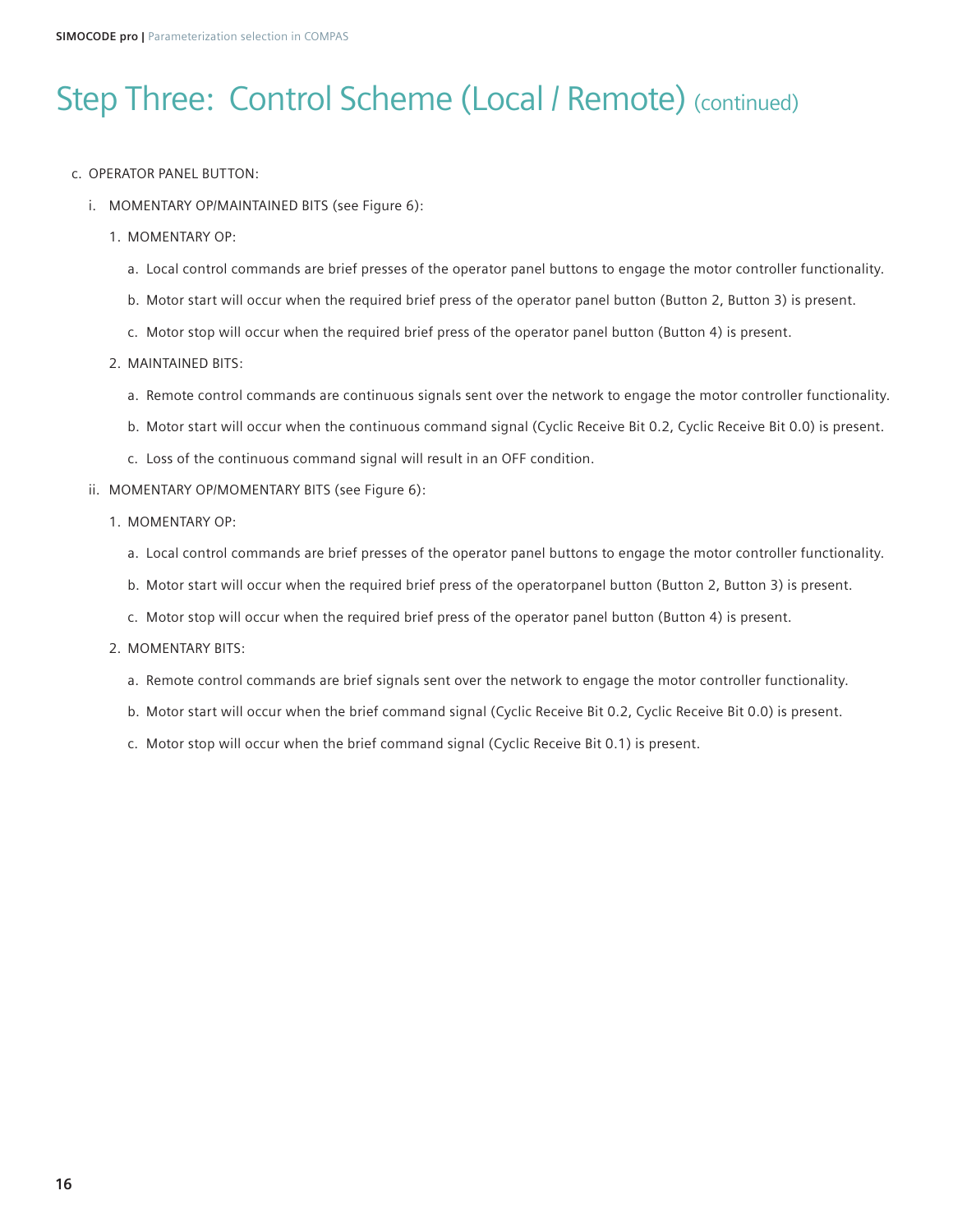E

 $\widetilde{\Xi}$ 

 $\Xi$ (5) (SPE)

 $\Box$ Ш.

OPERATOR PANEL W/ DISPLAY

2

(10) IN2

DEVICE BUSINESS BUSINESS

FAST SLOW STOP

OPERATOR PANEL

TEST RESET

OR

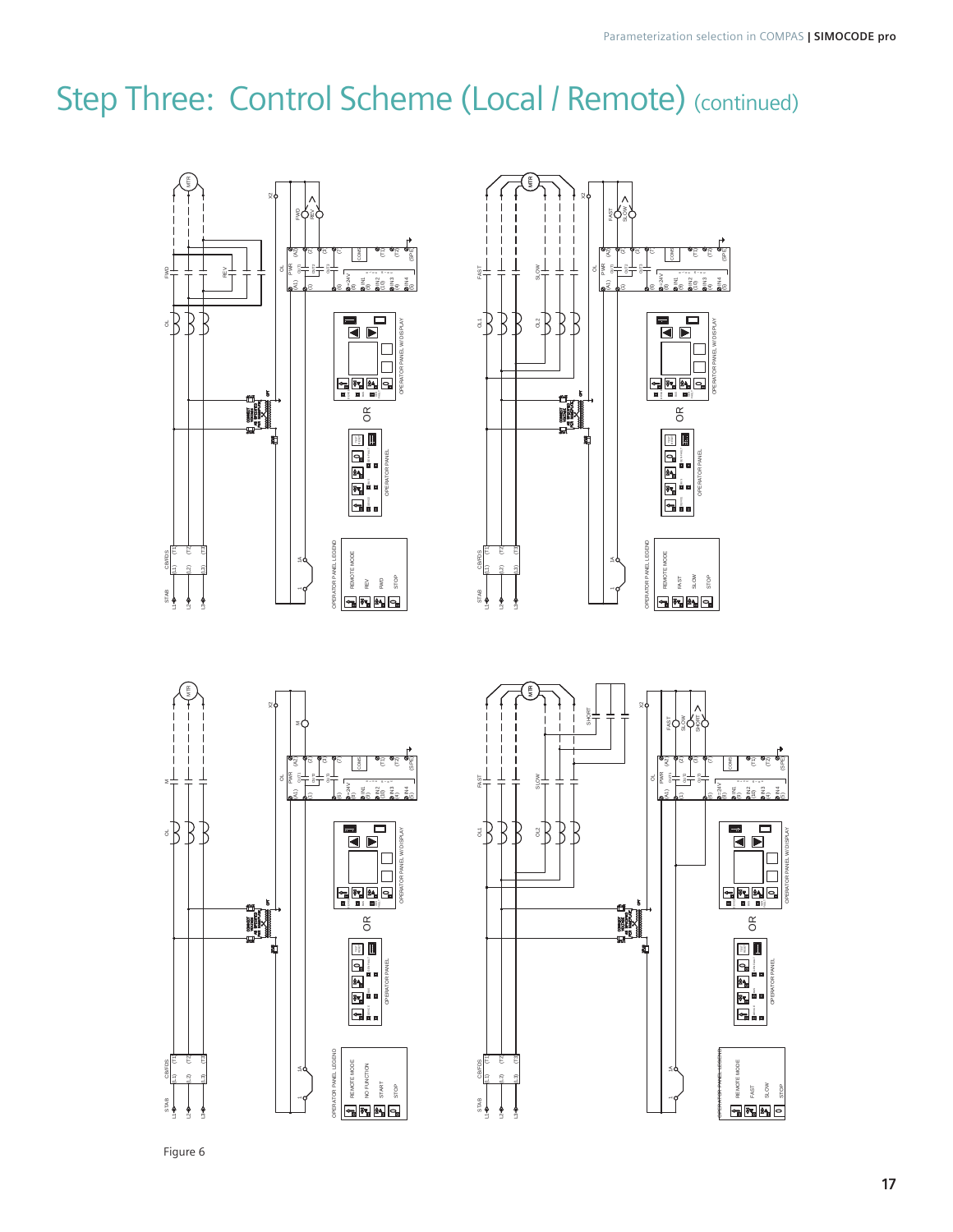- d. SELECTOR SWITCH:
	- i. MAINTAINED SS/MAINTAINED BITS (see Figure 7):
		- 1. MAINTAINED SS:
			- a. Local control commands are continuous positioning of the selector switch to engage the motor controller functionality.
			- b. Motor start will occur when the required continuous positioning of the selector switch (HAND, FWD, REV, FAST, SLOW) is present.
			- c. Motor stop will occur when the required continuous positioning of the selector switch (OFF) is present.
		- 2. MAINTAINED BITS:
			- a. Remote control commands are continuous signals sent over the network to engage the motor controller functionality.
			- b. Motor start will occur when the continuous command signal (Cyclic Receive Bit 0.2, Cyclic Receive Bit 0.0) is present.
			- c. Loss of the continuous command signal will result in an OFF condition.
	- ii MAINTAINED SS/MOMENTARY BITS (see Figure 7):
		- 1. MAINTAINED SS:
			- a. Local control commands are continuous positioning of the selector switch to engage the motor controller functionality.
			- b. Motor start will occur when the required continuous positioning of the selector switch (HAND, FWD, REV, FAST, SLOW) is present.
			- c. Motor stop will occur when the required continuous positioning of the selector switch (OFF) is present.
		- 2. MOMENTARY BITS:
			- a. Remote control commands are brief signals sent over the network to engage the motor controller functionality.
			- b. Motor start will occur when the brief command signal (Cyclic Receive Bit 0.2, Cyclic Receive Bit 0.0) is present.
			- c. Motor stop will occur when the brief command signal (Cyclic Receive Bit 0.1) is present.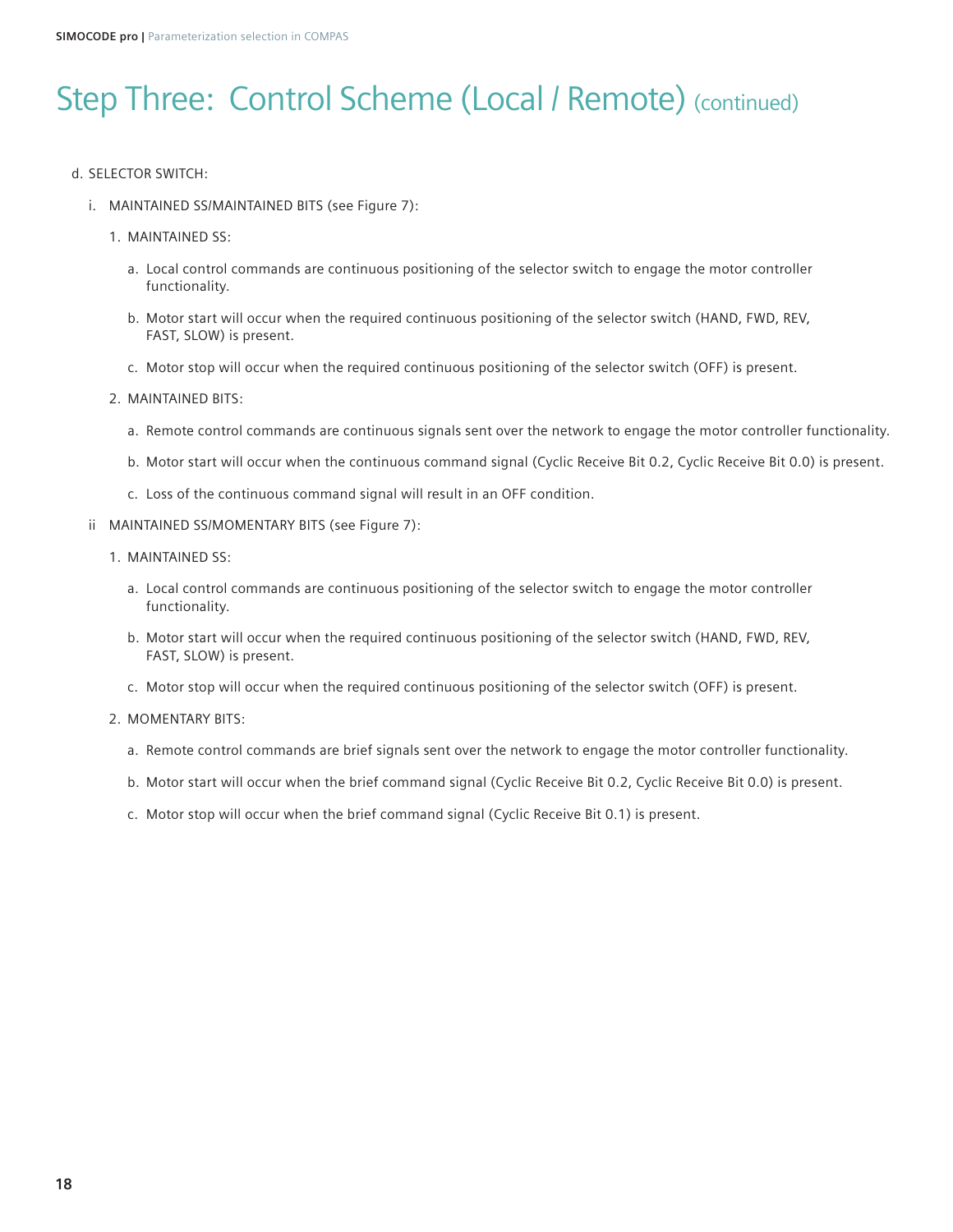





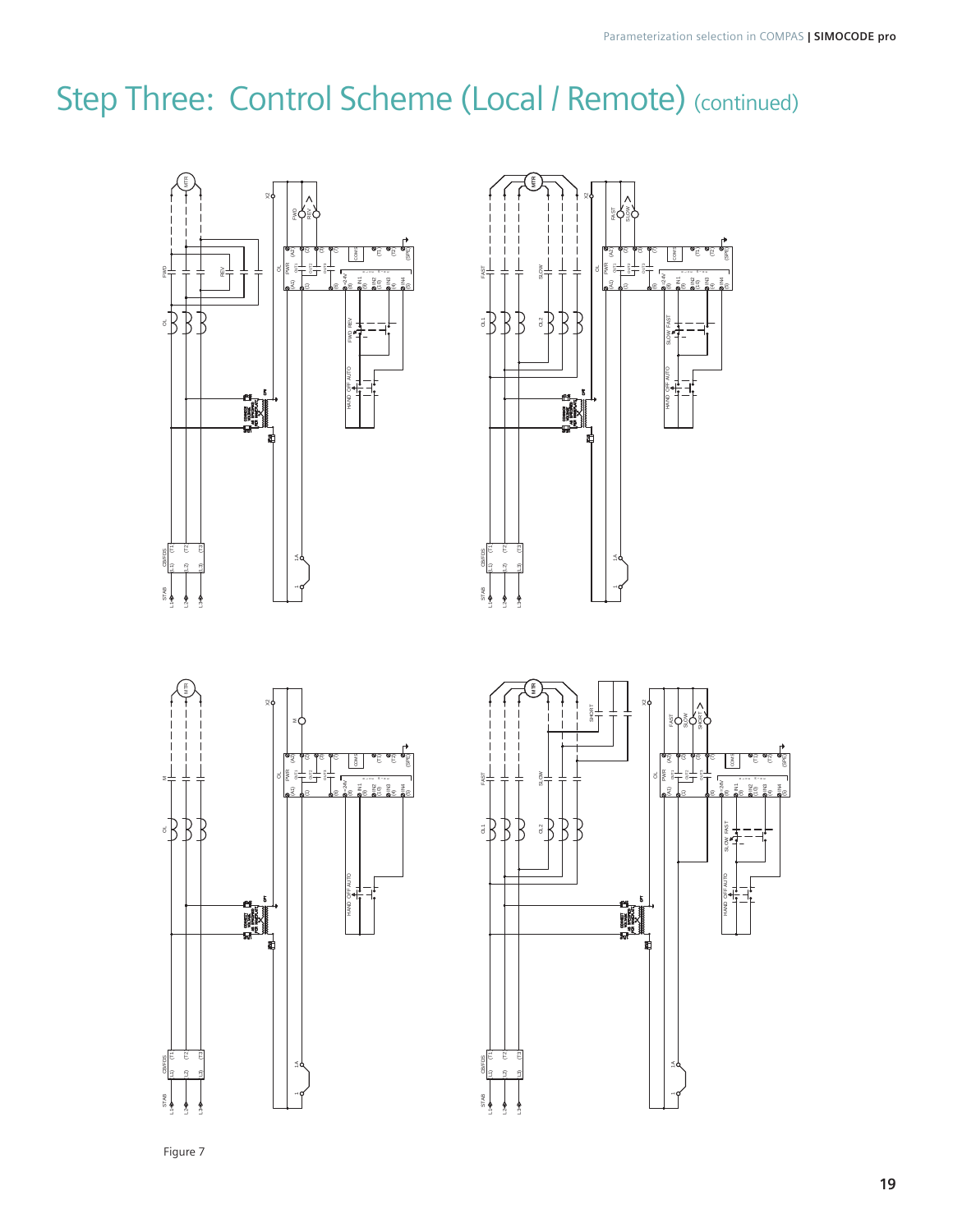- iii. MOMENTARY PB/MAINTAINED BITS (see Figure 8):
	- 1. MOMENTARY PB:
		- a. Local control commands are brief presses of the pushbuttons to engage the motor controller functionality.
		- b. Motor start will occur when the brief press of the appropriate pushbutton (START, FWD, REV, SLOW, FAST) is present.
		- c. Motor stop will occur when the brief press of the appropriate pushbutton (STOP) is present.
	- 2. MAINTAINED BITS:
		- a. Remote control commands are continuous signals sent over the network to engage the motor controller functionality.
		- b. Motor start will occur when the continuous command signal (Cyclic Receive Bit 0.2, Cyclic Receive Bit 0.0) is present.
		- c. Loss of the continuous command signal will result in an OFF condition.
- iv. MOMENTARY PB/MOMENTARY BITS (see Figure 8):
	- 1. MOMENTARY PB:
		- a. Local control commands are brief presses of the pushbuttons to engage the motor controller functionality.
		- b. Motor start will occur when the brief press of the appropriate pushbutton (START, FWD, REV, SLOW, FAST) is present.
		- c. Motor stop will occur when the brief press of the appropriate pushbutton (STOP) is present.
	- 2. MOMENTARY BITS:
		- a. Remote control commands are brief signals sent over the network to engage the motor controller functionality.
		- b. Motor start will occur when the brief command signal (Cyclic Receive Bit 0.2, Cyclic Receive Bit 0.0) is present.
		- c. Motor stop will occur when the brief command signal (Cyclic Receive Bit 0.1) is present.
	- 3. When choosing CUSTOM PARAMETER BLOCKS, there is only the default choice of CUSTOM with CONSULTATION as the customer is requesting to consult with an LV MCC Systems Engineer.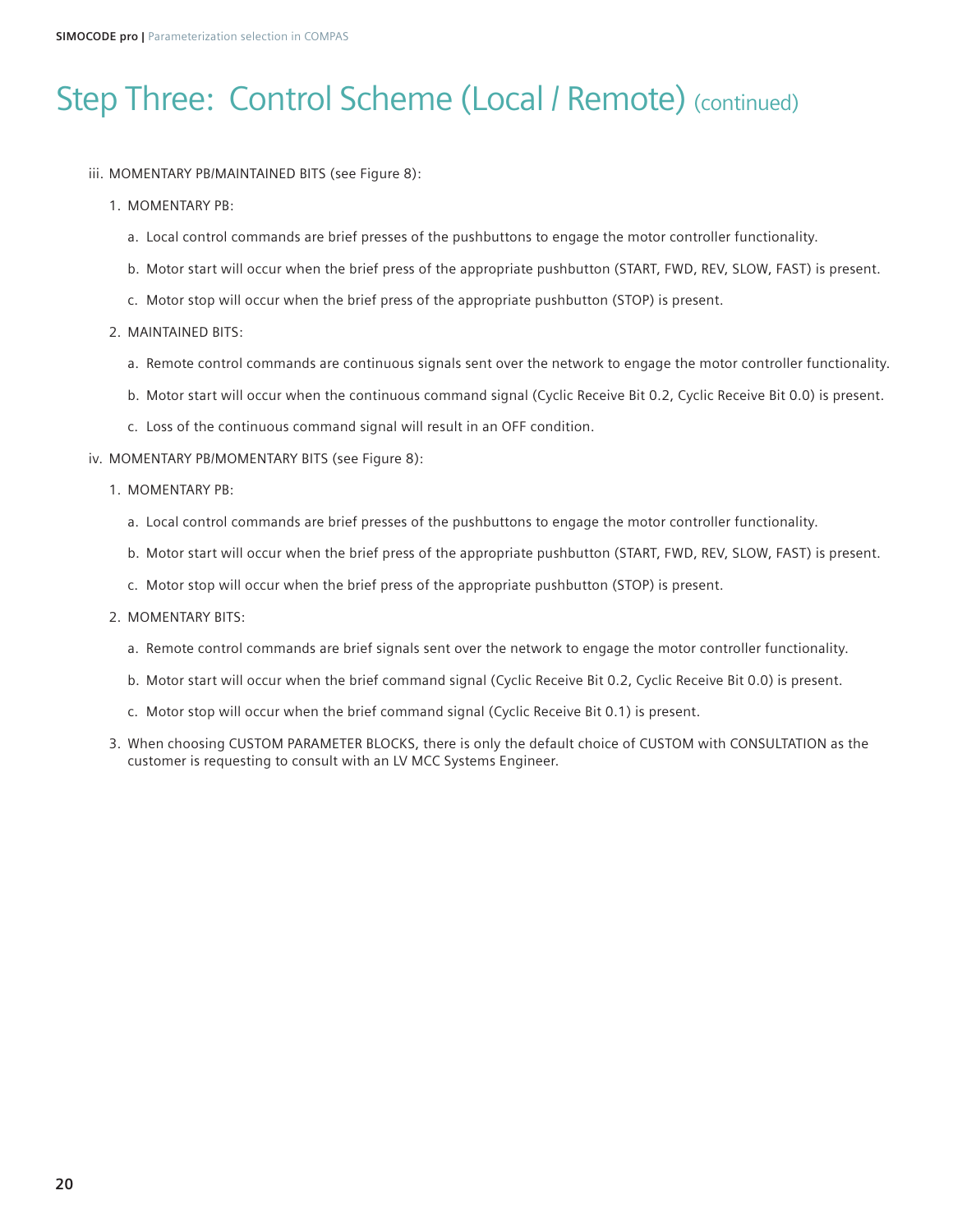